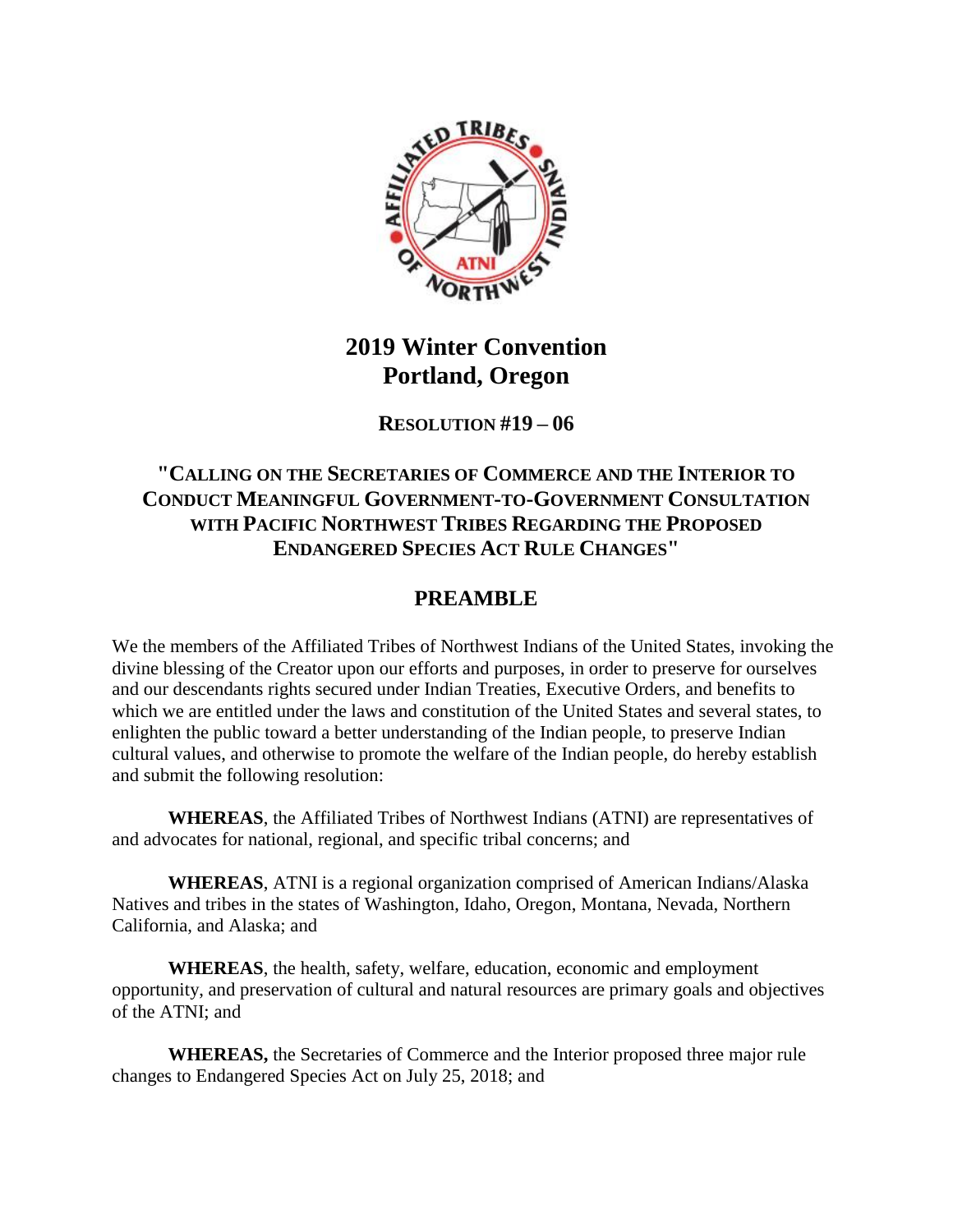**WHEREAS,** Secretarial Order 3206, "American Indian Tribal Rights, Federal-Tribal Trust Responsibilities, and the Endangered Species Act," requires the Secretaries of Interior and Commerce to conduct government-to-government consultations when proposed Endangered Species Act regulations may affect Indian lands, tribal trust resources, or the exercise of American Indian tribal rights; and

**WHEREAS,** tribal trust resources and tribal rights are threatened by the proposed July 25, 2018 rule changes; and

**WHEREAS,** tribal leaders have expressed that proposed rule changes threaten tribal trust resources and tribal rights through public comment, as Agencies have not appropriately used tribal consultation; and

**WHEREAS,** tribes requesting government-to-government meetings have been offered staff-to-staff meetings; and

**WHEREAS,** additional requests for government-to-government meetings have been repeatedly delayed; and

**WHEREAS,** Agency staff have indicated that Agency directives are to propose final rules in early 2019; and

**WHEREAS,** Agency staff cannot confirm that Agencies will fulfill tribal trust responsibilities by adequately reviewing and responding to tribal concerns prior to proposing final rules; and

**WHEREAS,** the Departments of Commerce and Interior have federal trust responsibilities to take into consideration the impacts of their actions and policies under the Act on Indian use of listed species for cultural and religious purposes; and

**WHEREAS,** the Departments of Commerce and Interior are failing to meet this basic obligation to Pacific Northwest tribes; and

**WHEREAS**, ATNI tribes believe that Agencies' consultation practices are currently highly flawed and biased towards deregulation rather than protecting endangered species, which overlap with trust resources and treaty rights, under established rules; and

**WHEREAS**, ATNI tribes believe that absent significant tribal government-togovernment consultation, the Agencies will prepare a final rule which does not protect Tribal trust resources and treaty rights; now

**THEREFORE BE IT RESOLVED,** that ATNI does hereby call upon the Secretaries of Commerce and Interior to direct their staffs to immediately respond to tribal concerns associated with the July 25, 2018 proposed Endangered Species Act rule changes; and